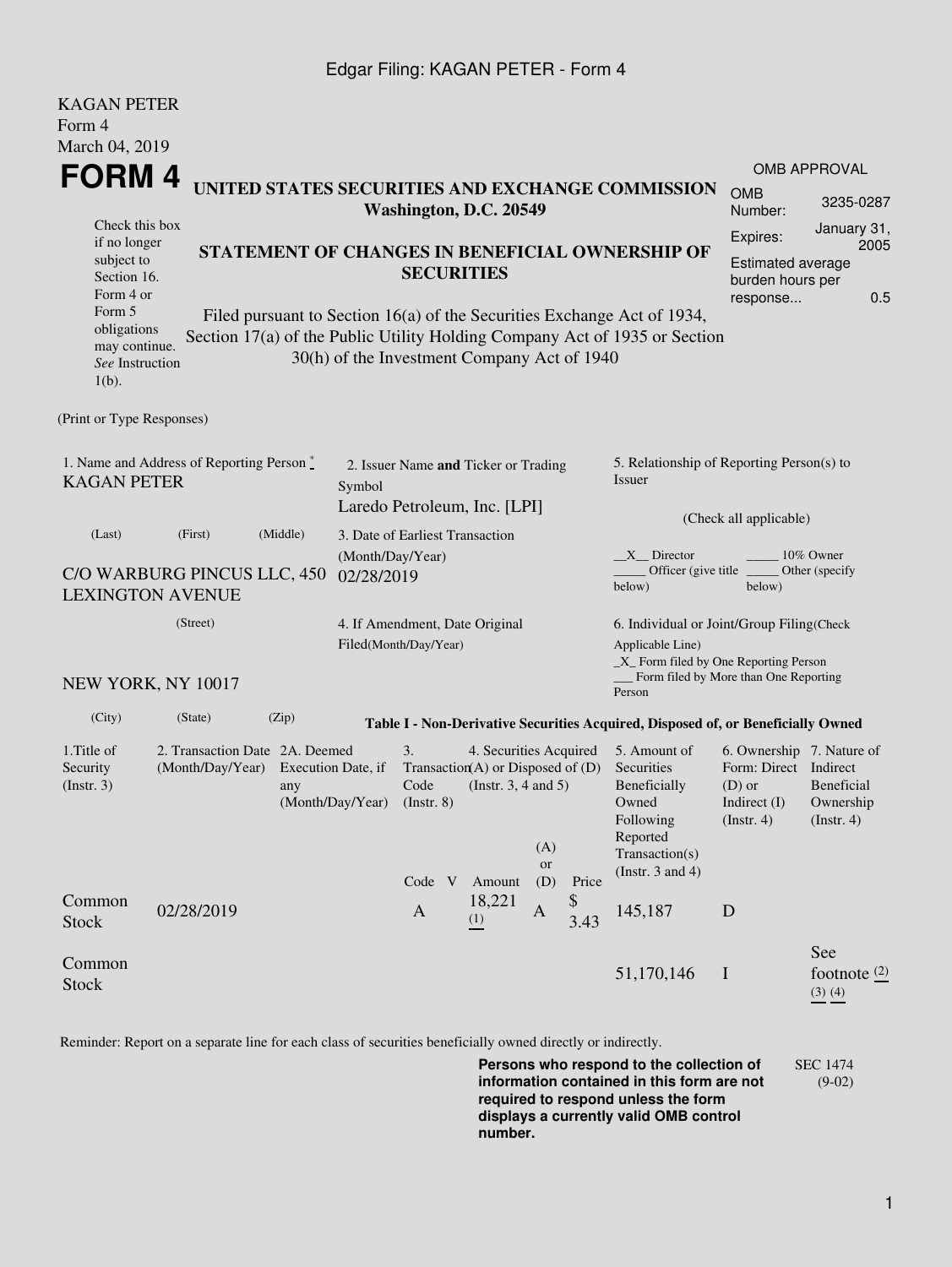### Edgar Filing: KAGAN PETER - Form 4

**Table II - Derivative Securities Acquired, Disposed of, or Beneficially Owned (***e.g.***, puts, calls, warrants, options, convertible securities)**

| 1. Title of<br>Derivative<br>Security<br>$($ Instr. 3 $)$ | 2.<br>Conversion<br>or Exercise<br>Price of<br>Derivative<br>Security | 3. Transaction Date 3A. Deemed<br>(Month/Day/Year) Execution Date, if | any<br>(Month/Day/Year) | 4.<br>TransactionNumber<br>Code<br>$($ Instr. 8 $)$ | 5.<br>of<br>Derivative<br>Securities<br>Acquired<br>$(A)$ or<br>Disposed<br>of $(D)$<br>$($ Instr. $3,$<br>$4$ , and $5$ ) | 6. Date Exercisable and<br><b>Expiration Date</b><br>(Month/Day/Year) |                    | 7. Title and<br>Amount of<br>Underlying<br>Securities | (Instr. $3$ and $4$ )                                | 8. Price of<br>Derivative<br>Security<br>(Insert. 5) | 9. Nu<br>Deriy<br>Secur<br>Bene<br>Owne<br>Follo<br>Repo<br>Trans<br>$($ Instr |
|-----------------------------------------------------------|-----------------------------------------------------------------------|-----------------------------------------------------------------------|-------------------------|-----------------------------------------------------|----------------------------------------------------------------------------------------------------------------------------|-----------------------------------------------------------------------|--------------------|-------------------------------------------------------|------------------------------------------------------|------------------------------------------------------|--------------------------------------------------------------------------------|
|                                                           |                                                                       |                                                                       |                         | Code V                                              | (D)<br>(A)                                                                                                                 | Date<br>Exercisable                                                   | Expiration<br>Date | Title                                                 | Amount<br><b>or</b><br>Number<br>of<br><b>Shares</b> |                                                      |                                                                                |

## **Reporting Owners**

**Reporting Owner Name / Address**

**Relationships** Director 10% Owner Officer Other

KAGAN PETER C/O WARBURG PINCUS LLC

450 LEXINGTON AVENUE NEW YORK, NY 10017

### **Signatures**

/s/ Kenneth E. Dornblaser, as attorney-in-fact for Peter R. Kagan 03/04/2019

\*\*Signature of Reporting Person Date

# **Explanation of Responses:**

If the form is filed by more than one reporting person, *see* Instruction  $4(b)(v)$ .

X

- **\*\*** Intentional misstatements or omissions of facts constitute Federal Criminal Violations. *See* 18 U.S.C. 1001 and 15 U.S.C. 78ff(a).
- **(1)** These shares are granted under the Issuer's Omnibus Equity Incentive Plan in lieu of cash payments for director fees at the election of the director.

The stockholders are (i) Warburg Pincus Private Equity IX, L.P., a Delaware limited partnership ("WP IX"), including an affiliated partnership, (ii) Warburg Pincus Private Equity X O&G, L.P., a Delaware limited partnership ("WP X O&G"), and (iii) Warburg Pincus X Partners, L.P., a Delaware limited partnership ("WP X Partners"). Warburg Pincus IX GP L.P., a Delaware limited partnership ("WP

**(2)** IX GP"), is the general partner of WP IX. Warburg Pincus X, L.P., a Delaware limited partnership ("WP X GP"), is the general partner of each of WP X O&G and WP X Partners. Warbug Pincus X GP L.P., a Delaware limited partnership ("WP X LP"), is the general partner of WP X GP, WPP GP LLC, a Delaware limited liability company ("WPP GP"), is the general partner of WP IX GP and WP X GP.

Warburg Pincus Partners, L.P., a Delaware limited partnership ("WP Partners"), is the managing member of WPP GP. Warburg Pincus Partners GP LLC, a Delaware limited liability company ("WP Partners GP"), is the general partner of WP Partners. Warburg Pincus & Co., a New York general partnership ("WP"), is the managing member of WP Partners GP. Warburg Pincus LLC, a New York limited

**(3)** liability company ("WP LLC"), manages each of WP IX, WP X O&G and WP X Partners. Charles R. Kaye and Joseph P. Landy are each Managing General Partners of WP and Managing Members and Co-Chief Executive Officers of WP LLC and may be deemed to control the Warburg Pincus entities. Messrs. Kaye and Landy disclaim beneficial ownership of all shares held by the Warburg Pincus entities. The address of the Warburg Pincus entities is 450 Lexington Avenue, New York, New York 10017.